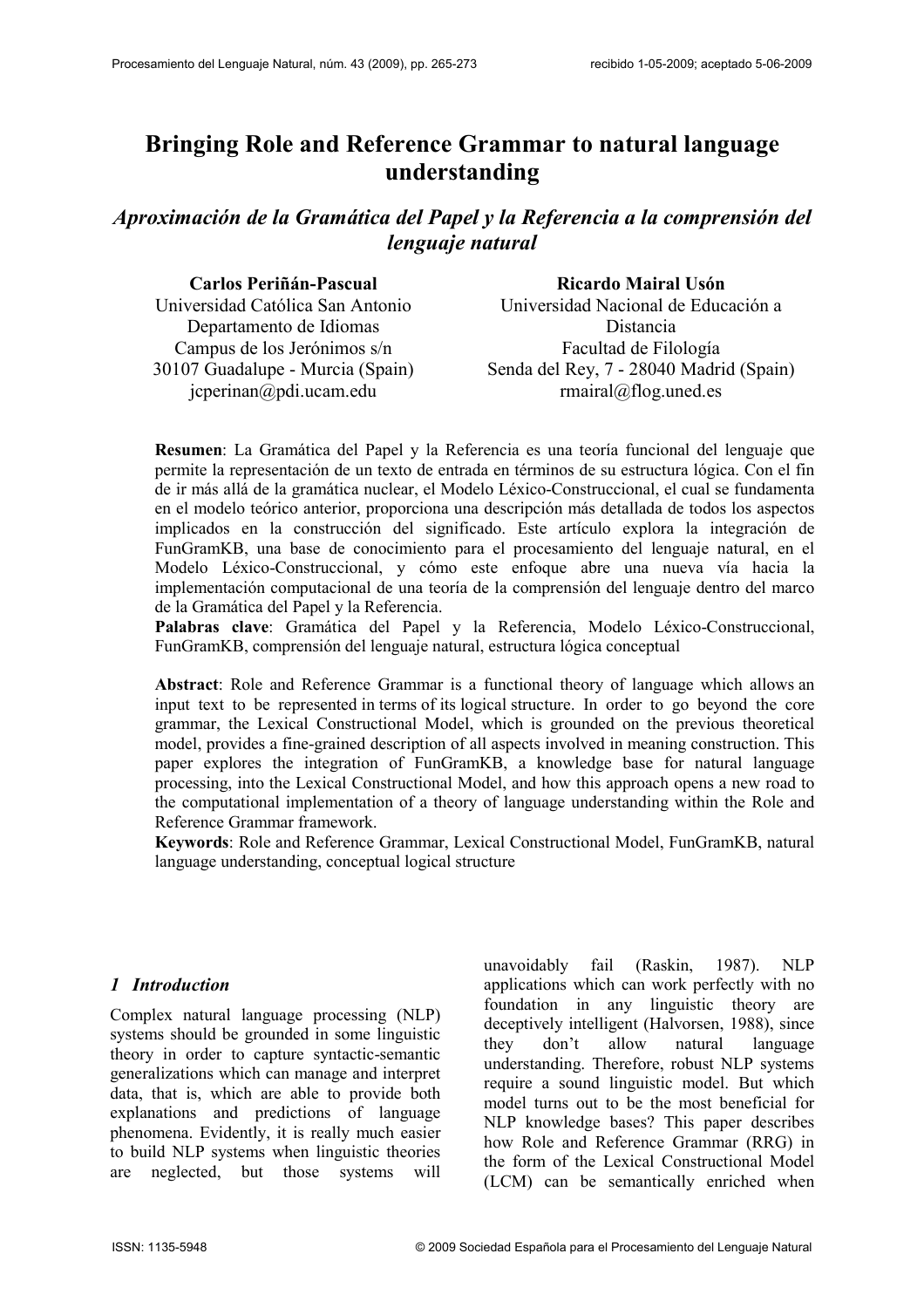FunGramKB is integrated, particularly relevant to the deep comprehension of language input.

# 2 The Lexical Constructional Model

RRG (Van Valin and LaPolla, 1997; Van Valin, 2005), one of the most relevant functional models on the linguistic scene today, adopts a communication-and-cognition view of language, i.e. morphosyntactic structures and grammatical rules should be explained in relation to their semantic and communicative functions. RRG is a monostratal theory, since the semantic and the syntactic components are directly mapped without the intervention of abstract syntactic representations. Thus, the semantic and the syntactic components are directly mapped in terms of a linking algorithm, which includes a set of rules that account for the syntax-semantics interface.

There are three main levels of representation in RRG: (i) a representation that captures the meaning of linguistic expressions in terms of an inventory of logical structures, (ii) a representation of the syntactic structure of sentences based on universally valid distinctions, and (iii) a representation of the information structure of the utterance.

The LCM (Ruiz de Mendoza and Mairal, 2008; Mairal and Ruiz de Mendoza, 2009), which is grounded on the RRG framework, has been developed in the last few years as a model which accounts for all those aspects involved in meaning construction, including those that go beyond core grammar, i.e. pragmatic implicature, illocutionary force and discourse coherence. Unlike some other existing linguistic models, the LCM is meant to provide a comprehensive description of meaning, which will serve as input for the syntactic apparatus. the output of which will be mapped to phonological form. For the syntactic apparatus, the LCM follows the RRG linking algorithm in the sense that theoretical notions such as macroroles, privileged syntactic arguments etc are used for the description of the syntactic phase.

Both RRG and the LCM share two features which are essential for a computational model of language:

• A functional view of language allows us to capture syntactic-semantic generalizations which are fundamental to explain the semantic motivation of grammatical phenomena.

• A strong commitment is made towards typological adequacy, which signifies that universal distinctions are introduced as part of the linguistic framework. Typological adequacy is obviously a *conditio sine qua non* in multilingual models.

# 3 FunGramKB

The LCM Core Grammar is linked to FunGramKB (Periñán-Pascual and Arcas-Túnez, 2004, 2005, 2007), a multipurpose lexico-conceptual knowledge base for NLP systems. On the one hand, FunGramKB is multipurpose in the sense that it is both multifunctional and multilingual. Thus, FunGramKB has been designed to be potentially reused in many NLP tasks (e.g. information retrieval and extraction, machine translation, dialogue-based systems, etc) and with many natural languages.<sup>1</sup>

On the other hand, our knowledge base is lexico-conceptual, because it comprises two general levels of information: a lexical level and a conceptual level. Each one of these two levels consists of several independent but interrelated modules:

Lexical level (i.e. linguistic knowledge):

- The lexicon stores morphosyntactic, pragmatic and collocational information about lexical units.
- The morphicon helps our system to handle cases of inflectional morphology.

Conceptual level (i.e. non-linguistic knowledge):

- The ontology is presented as a hierarchical catalogue of all the concepts that a person has in mind when talking about everyday situations. Here is where semantic knowledge is stored in the form of meaning postulates.
- The cognicon stores procedural knowledge (e.g. how to fry an egg, how to buy a product, etc) by means of conceptual macrostructures, i.e. script-

 $\overline{a}$  $<sup>1</sup>$  English and Spanish are fully supported in the</sup> current version of FunGramKB, although we have just begun to work with other languages, i.e. German, French, Italian, Bulgarian and Catalan.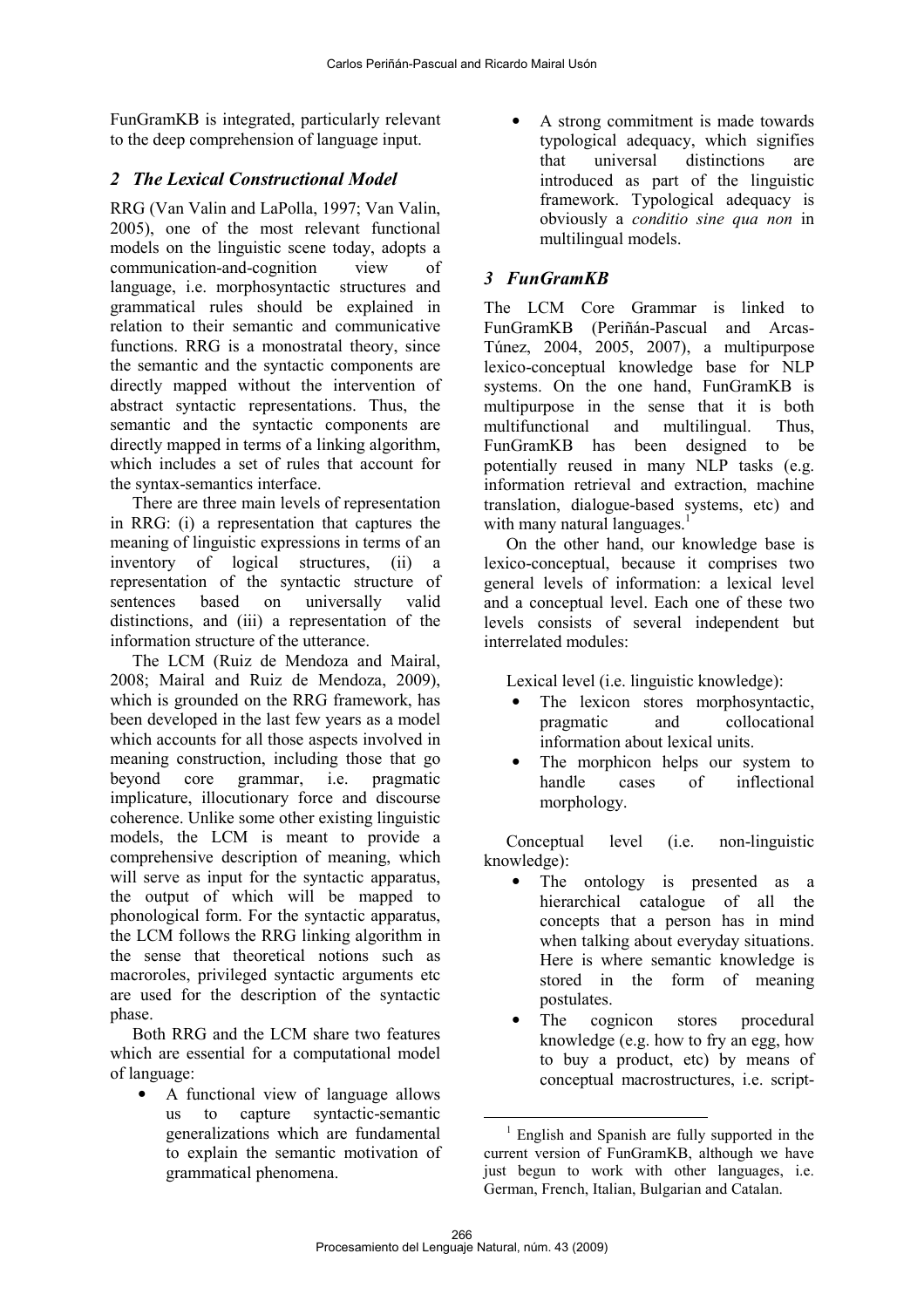like schemata in which a sequence of stereotypical actions is organised on the basis of temporal continuity, and more particularly on Allen's temporal model (Allen, 1983; Allen and Ferguson, 1994).

• The onomasticon stores information about named entities and events—i.e. instances of these type of concepts, such as Bill Gates, Taj Mahal, or 9/11. This module stores two different types of schemata (i.e. snapshots and stories), since instances can be portrayed synchronically or diachronically.

The main consequence of this two-level design is that every lexical module is languagedependent, while every conceptual module is shared by all languages involved in the knowledge base. Therefore, computational lexicographers must develop one lexicon and one morphicon for English, one lexicon and one morphicon for Spanish and so on, but knowledge engineers build just one ontology, one cognicon and one onomasticon to process any language input conceptually. Furthermore, the ontology becomes the pivot for the different lexica, which explains why we maintain that this model is conceptually rather than lexicallydriven.

#### 4 Exploiting FunGramKB within the Lexical Constructional Model framework

Four different types of scheme come on to the scene in the lexico-conceptual linkage between the LCM and FunGramKB: meaning postulate, thematic frame and conceptual logical structure (CLS). Whereas the first two are conceptoriented, the last one is lexically-driven.

#### 4.1 Thematic frames and meaning postulates in FunGramKB

In the FunGramKB ontology, concepts are provided with semantic properties such as the thematic frame and the meaning postulate. Both of them are conceptual schemata, since they employ concepts—and not words—as the building blocks for the formal description of meaning. Thus, thematic frames as well as meaning postulates become languageindependent semantic knowledge representations, formally stated in what has been called Conceptual Representation Language (COREL).

Every event and quality in the ontology is assigned one single thematic frame, i.e. a conceptual construct which states the number and type of participants involved in the prototypical cognitive situation portrayed by the concept. To illustrate, (1) presents the thematic frame of concept +PULL\_00, to which lexical units such as *pull, draw* [Eng] or *tirar, estirar* [Spa] are linked:

> (1)  $(x1: +HUMAN$  00 ^  $+A$ NIMAL 00)Agent (x2: +CORPUSCULAR\_00)Theme  $(x3)$ Location  $(x4)$ Origin  $(x5)$ Goal

Thematic frames can also include those selectional preferences typically involved in the cognitive situation. <sup>2</sup> Thus, the thematic frame (1) describes a prototypical cognitive scenario in which "entity<sub>1</sub> (Agent) moves entity<sub>2</sub> (Theme) from one place (Origin) to another (Goal), there also being a place (Location) along which entity<sub>2</sub> moves". It should not be forgotten that, although one or more subcategorization frames can be assigned to a single lexical unit, every concept is provided with just one thematic frame.

Furthermore, every ontological concept is provided with one and only one meaning postulate, which is a set of one or more logically connected predications  $(e_1, e_2, \ldots, e_n)$ , i.e. conceptual constructs carrying the generic features of concepts. 3 For example, (2) presents the meaning postulate of  $+PULL$  00:

> (2)  $+(e1: +Move 00 (x1)$ Agent (x2)Theme (x3)Location (x4)Origin  $(x5)$ Goal (f1: +HAND 00  $\wedge$ +MOUTH\_00)Instrument (f2: (e2:  $+SEIZE$  00 (x1)Theme (x2)Referent))Condition)(e3:  $+BE_{00} (x1)$ Theme  $(x5)$ Referent))

If the semantic burden of this concept, and consequently of all its corresponding words, lay just on the thematic frame, then we would not be actually describing the conceptual content of those lexical units. This is the reason why meaning postulates were introduced as notational devices for the representation of

 $\overline{a}$ <sup>2</sup> Indeed, selectional preferences are stated when they can exert some predictive power on the participant.

<sup>3</sup> Periñán-Pascual and Arcas-Túnez (2004) describe the formal grammar of well-formed predications for meaning postulates in FunGramKB.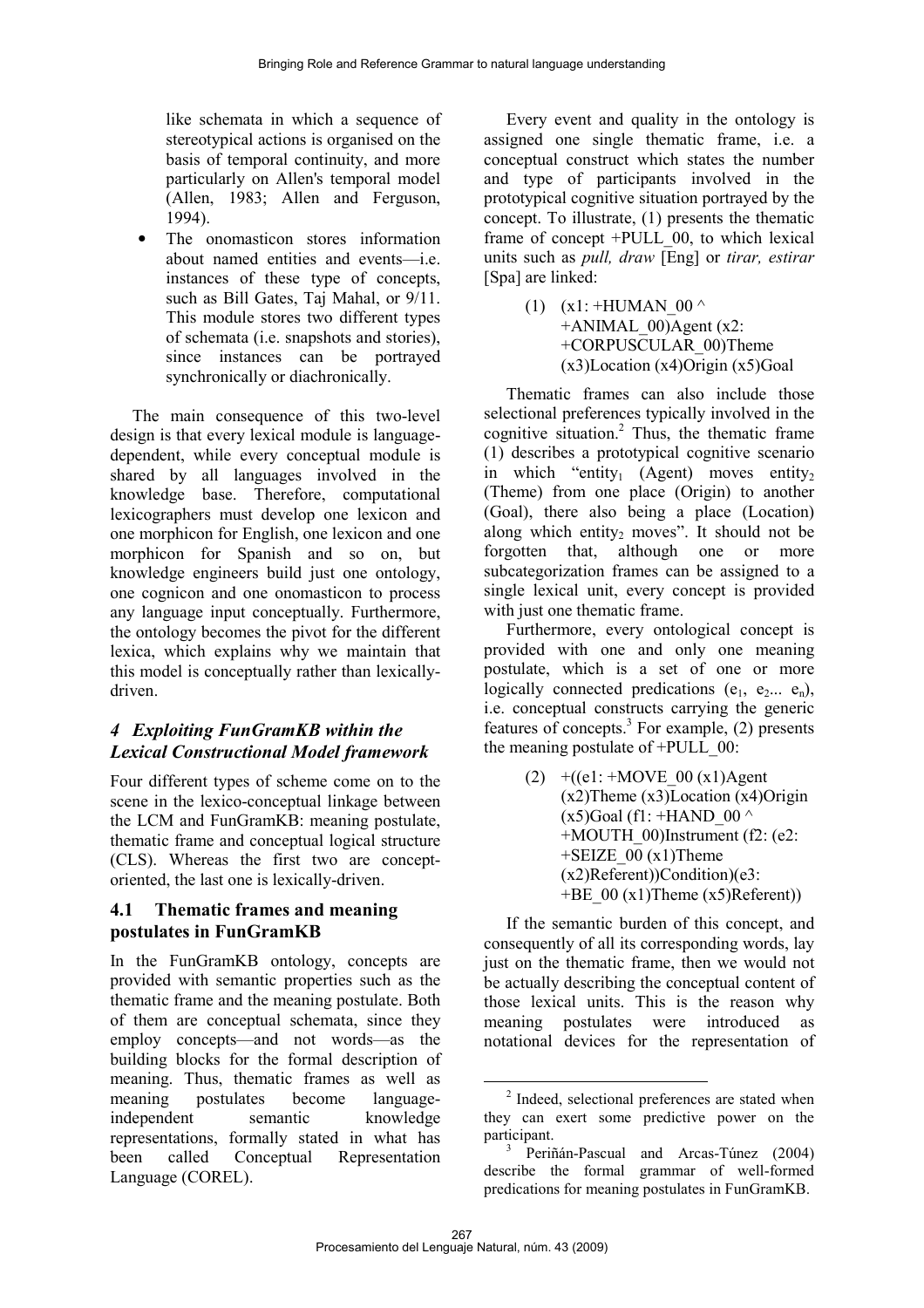conceptual meaning in the ontology. Unlike some other approaches in NLP, FunGramKB adopts a deep semantic approach which strongly emphasizes the commitment to provide semantic knowledge via meaning postulates. For example, (3) presents the natural language equivalent of the meaning postulate (2):

> (3) A person or animal moves something towards themselves with their hand or mouth, providing that they hold it firmly.

An intriguing issue that divides both linguists and language engineers is the granularity of descriptions, i.e. how finegrained or coarse-grained the resulting representation should be. The granularity of meaning postulates in FunGramKB is not as fine as that in human-oriented lexicographical definitions. If NLP knowledge bases stored the same number of meanings that paper-based dictionaries have, it would be very difficult to differentiate formally the various senses in polysemous lexical units, not mentioning the dramatic increase of data to be stored and the consequent combinatory explosion that would occur when disambiguating lexically an input text. However, FunGramKB meaning postulates are fine-grained in comparison with the axioms in other formal ontologies.

Every participant in the thematic frame is referenced by co-indexation to some participant in the meaning postulate, so at first sight thematic frames could seem to be redundant because they are fully integrated into meaning postulates. However, the relevance of thematic frames becomes manifest, since they bring to the fore those participants which will be potentially involved in the mapping with the variables in the lexical templates. In fact, if thematic frames did not exist, this mapping could not be performed, and consequently the linkage would eventually be non-existent.

#### 4.2 Lexical templates in the Lexical Constructional Model

The LCM Core Grammar contains those attributes whose values allow the system to build automatically the CLSs of lexical units.

#### 4.2.1 *Aktionsart*

Each lexical unit is assigned one or more *Aktionsarten* from the inventory of the RRG verb classes, which is divided into *states, activities*, *achievements*, *semelfactives*, and

*accomplishments*, together with their corresponding causatives. The verb class adscription system is mainly based on the distinctions proposed by Vendler (1967).

#### 4.2.2 Lexical Template

#### *4.2.2.1 Variables*

One or more variables (i.e. *x*, *y* and *z*) represent the prototypical arguments of the lexical unit. The number of variables is determined from that *Aktionsart* with the highest number of arguments. For example, *dry* is assigned two variables, those coming from the causative accomplishment class. Following the RRG approach, lexical entries do not include subcategorization features of the arguments (e.g. syntactic function), but just the number of arguments.

#### *4.2.2.2 Thematic-frame mapping*

Each variable in the lexical template of the lexical unit is uniquely bound to one and only participant in the thematic frame of the concept that lexical unit is linked to. As can be seen with *pull* (4), not all participants in thematic frames must be mapped.

> (4) TF Mapping:  $x =$  Agent,  $y =$ Theme  $(x1: +HUMAN$  00  $^{\wedge}$  $+A$ NIMAL 00)Agent (x2: +CORPUSCULAR\_00)Theme  $(x3)$ Location  $(x4)$ Origin  $(x5)$ Goal

The reason of this lack of biunivocity since an injective function takes place—lies in the fact that, whereas the thematic-frame mapping is grounded on linguistic criteria, ontology engineers are not concerned with the behaviour of lexical items but just with their semantic burden when thematic frames are constructed.

#### *4.2.2.3 Idiosyncratic features*

Apart from the thematic relations, RRG also recognizes another type of semantic function: macroroles. Macroroles are generalizations across different argument types that have significant grammatical consequences. The group of thematic relations that are subjects in transitive active sentences and prepositional complements in passive sentences will be termed *Actors*, and those that make up the group of thematic relations that behave as direct objects in active sentences and as subject in passives will be called *Undergoers*. One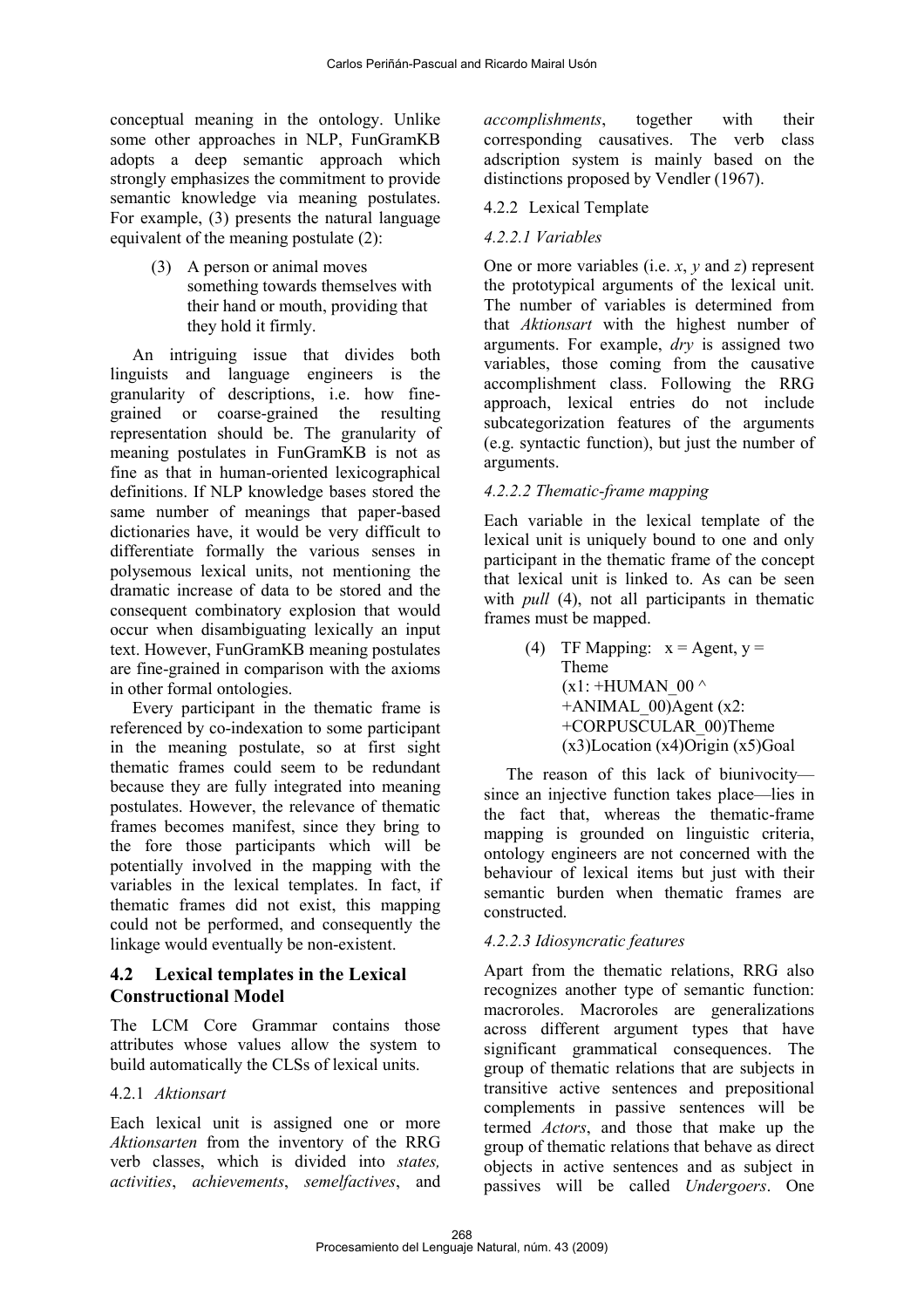general way to describe these two macroroles is by regarding them as the "logical subject" and the "logical object" respectively. The assignment of macrorole functions to the arguments is conditioned by the argument positions in the logical structures, according to the Actor-Undergoer Hierarchy (Van Valin, 2005). According to this hierarchy, in the logical structure of a predicate with two arguments, the leftmost argument will be the Actor and the rightmost one will be the Undergoer. This is the default situation, but there is one marked option of the Undergoer assignment, and that is when the Undergoer is the first argument of a two-argument state predicate (third position in the scale) and not the second argument (fourth position in the hierarchy). Alternatively, if the verb in a oneplace logical structure has an activity predicate, the macrorole is Actor, while if the verb has a non-activity predicate, the macrorole is Undergoer.

The presence of idiosyncratic features in the lexical entry implies that the above Default Macrorole Assignment Principle is overridden. Some exceptional macrorole assignments are expressed by means of the feature  $[MR=\alpha]$ , where  $\alpha$  can be 0, 1 or 2. This is the case of *belong*, which is exceptional with regard to the Default Principle, since it allows the assignment of only one macrorole (i.e. Undergoer) although the verb is associated to two variables. Another kind of lexical idiosyncratic feature can also be specified in the FunGramKB lexical template. For example, it is necessary to specify that the *z* argument of *donate* is the only possible choice for Undergoer, i.e. [U=z], since *donate* does not allow the typical "dative alternation" of threeargument verbs:

> (5) Peter donated his gallery to the museum. \*Peter donated the museum his gallery.

#### 4.3 Conceptual logical structures

According to RRG, the semantic representation of the lexical unit *ask for* is stored as (6).

> (6)  $\int$   $\int$  do' (x,  $\int$  say' (x, y)])] PURP  $\int$  do' (y, 0)] CAUSE [BECOME have'  $(x, z)$ ]  $(U = v)$

Alternatively, the CLS Constructor can build automatically the representation (7) from the information stored in the LCM Core Grammar together with conceptual knowledge stored in the FunGramKB ontology. 4

> (7)  $[do (x_{Theme}, [+REQUEST_01 (x_{Theme},$ yGoal)])] PURP [do (yGoal , 0)] CAUSE [BECOME  $+$ REQUEST\_01 ( $x$ <sub>Theme</sub>,  $z$ <sub>Referent</sub>)] (U  $=$  y)

This shift from the standard RRG model of logical structure to the CLS approach can bring many benefits. Firstly, lexical representations in the form of CLSs now become real languageindependent representations, since these are made of concepts and not words, as in the classical logical structure. One of the consequences of this interlingual approach is that redundancy is minimized while informativeness is maximized.

For example, consider the Spanish predicate *arreglar,* which has two potential meanings: (i) put into a proper or systematic order (e.g. *Mi madre arregló las flores del jarrón*) and (ii) restore by replacing a part or putting together what is torn or broken (e.g. *Mi padre arregló el televisor*). Each sense is linked to a different concept.  $+TIDY$  00 and  $+REPAIR$  00 respectively, whose meaning postulates are presented in (8-9).

- (8)  $+(e1: +DO_0(x1))$ Theme  $(x3)$ Referent (f1: (e2: +BE\_01)  $(x2)$ Theme  $(x4)$ : \$TIDY\_D\_00)Attribute))Result)
- (9)  $+(e1: +CHANGE_00 (x1)$ Theme (x2)Referent (f1: (e2: past +DAMAGE\_00 (x3)Theme (x2)Referent))Reason (f2: (e3: pos +OPERATE\_00 (x4)Theme (x2)Referent))Result)

But if these meaning postulates hadn't been integrated into the logical structures (10) and (11) through the concepts +TIDY\_00 and +REPAIR\_00 respectively, it would have been impossible to distinguish both senses because these logical structures turn out to be structurally identical.

- $(10)$  [do  $(x_{Theme}, 0)$ ] CAUSE [BECOME +TIDY  $00$  (y<sub>Referent</sub>)]
- $(11)$  [do  $(x_{Theme}, 0)$ ] CAUSE [BECOME  $+REPAIR$  00 ( $y_{Referent}$ )]

 $\overline{a}$ <sup>4</sup> The CLS Constructor also requires the RRG linking algorithm together with a word-sensedisambiguation method to accomplish the task.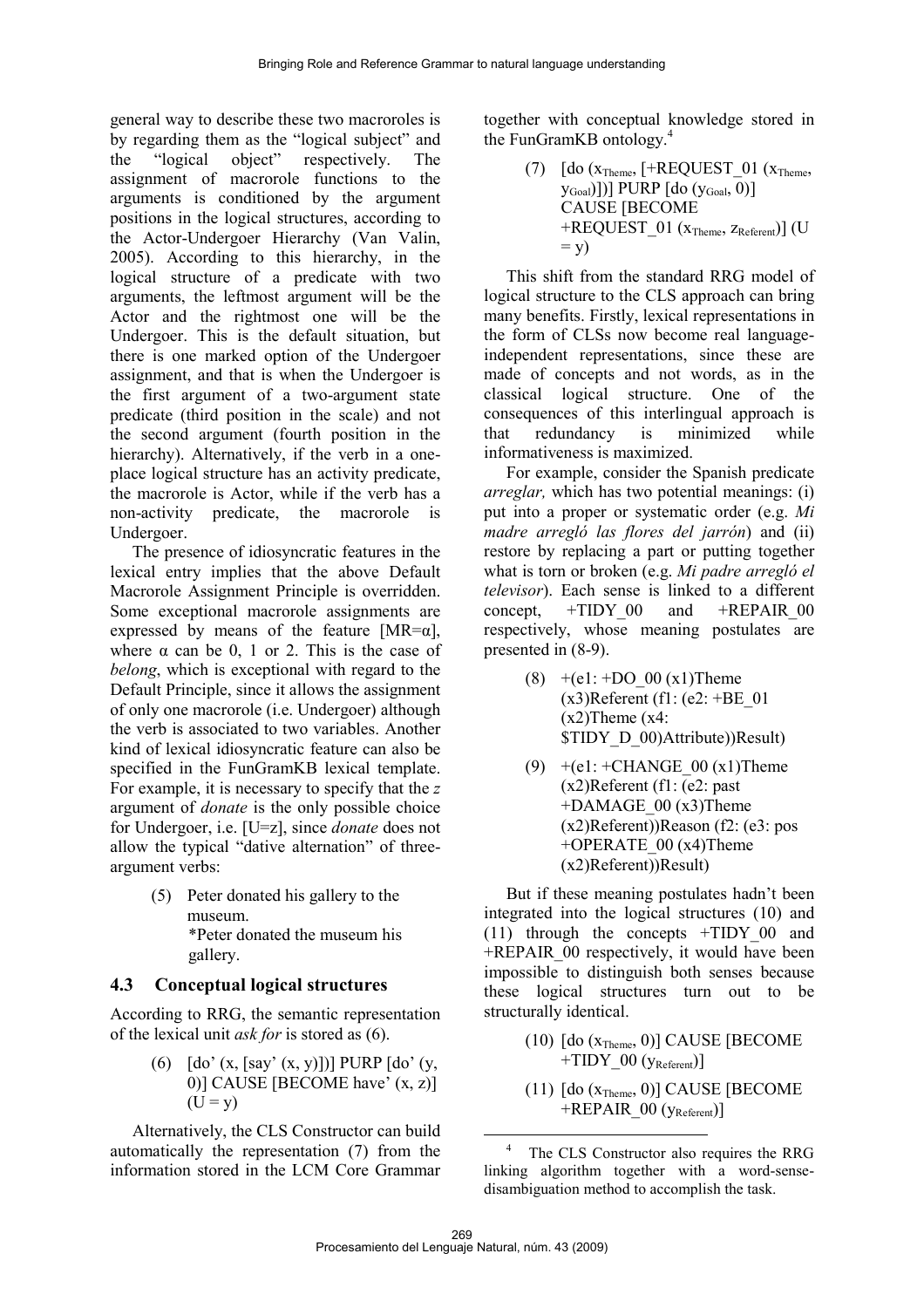It might also be the case that two or more lexical units which are linked to the same concept can have different lexical templates. To illustrate, the CLSs of lexical units *see* and *look* are presented in (12) and (13) respectively.

- $(12)$  +SEE\_00  $(x_{Theme}, y_{Referent})$
- (13) do  $(x_{Theme}, [+SEE_00 (x_{Theme},$ yReferent)])

Here the difference does not lie in the semantic meaning, since both CLSs take the concept  $+$ SEE 00 as a primitive—whose meaning postulate is presented in (14), but on the different view of the state of affairs, where the former takes a state and the latter an activity.

> $(14) + (e1) + PERCEIVE 00 (x1)$ +HUMAN $\,$  00  $^{\wedge}$ +ANIMAL\_00)Theme (x2)Referent  $(f1: +EYE_00)$ Instrument)

Secondly, the inferential power of the reasoning engine is more robust if predictions are based on conceptual expectations. For instance, the sentence (15) would have the CLS (16).

(15) Betty asked Bill for an apple.

 $(16)$   $\leq$ <sub>IF</sub> DECL  $\leq$ <sub>INS</sub> PAST  $\leq$ [do  $(\%BETTY_00_{Theme},$ [+REQUEST\_01  $(*6BETTY_00<sub>Theme</sub>,$ %BILL\_00Goal)])] PURP [do  $(\% \text{BILL\_00}_{\text{Goal}}, 0)]$  CAUSE [BECOME +REQUEST\_01  $(*6BETTY_00<sub>Theme</sub>,$ +APPLE  $00_{\text{Referent}}$ )]>>>

In order to perform some reasoning with the input, the CLS (16) should be transduced into a COREL representation, so that it can be enriched by the semantic knowledge in meaning postulates. In this COREL mapping process, the grammatical operators, the FunGramKB concepts and their thematic roles are the only CLS elements taken into account. Thus, the CLS (16) is modelled into the predication (17).

> $(17)$  +(e1: past +REQUEST 01 (x1: %BETTY  $00$ )Theme  $(x2)$ :  $+$ APPLE 00)Referent (x3:  $%BILL$  00)Goal)

The next step consists in obtaining relevant background knowledge. In FunGramKB, underlying semantic and common-sense knowledge is revealed through a process called Microconceptual-Knowledge Spreading (MicroKnowing),<sup>5</sup> which can be defined as a multi-level pre-reasoning process for the construction of the extended meaning postulate of a concept. On the one hand, the MicroKnowing takes place in a multi-level scenario, since it is performed by the iterative application of two types of reasoning mechanisms: inheritance and inference. Whereas inheritance strictly involves the transfer of one or more predications from a superordinate concept to a subordinate one in the ontology, our inference mechanism is based on the constructs shared between predications linked to conceptual units which do not take part in the same subsumption relation within the ontology. On the other hand, the MicroKnowing can be conceived as a prereasoner. We are currently developing an automated cognizer with human-like defeasible reasoning powers which will be able to draw conclusions from information about facts of the real world and knowledge from the repository of meaning postulates. Indeed, in the latter case, the cognizer will take extended meaning postulates as input, so the MicroKnowing will play a key role as a pre-reasoner. Therefore, the concepts in the predication (5) trigger the MicroKnowing in order to spread their meaning postulates.

Thus, the MicroKnowing repository acts as the conceptual space in which the Presupposition Builder identifies those predications which are salient for explaining contextual interaction of information. The Presupposition Builder is partly inspired on Rieger's model of conceptual memory processes, which "are abstract enough to be divorced from any particular meaning representation formalism" (Rieger, 1975: 10). The output of the Presupposition Builder makes up the working memory of the application, through which the system is able to construct the referential situation model of the input text.

 $\overline{a}$ 

<sup>5</sup> Periñán Pascual and Arcas Túnez (2005) give an accurate description of the MicroKnowing in FunGramKB.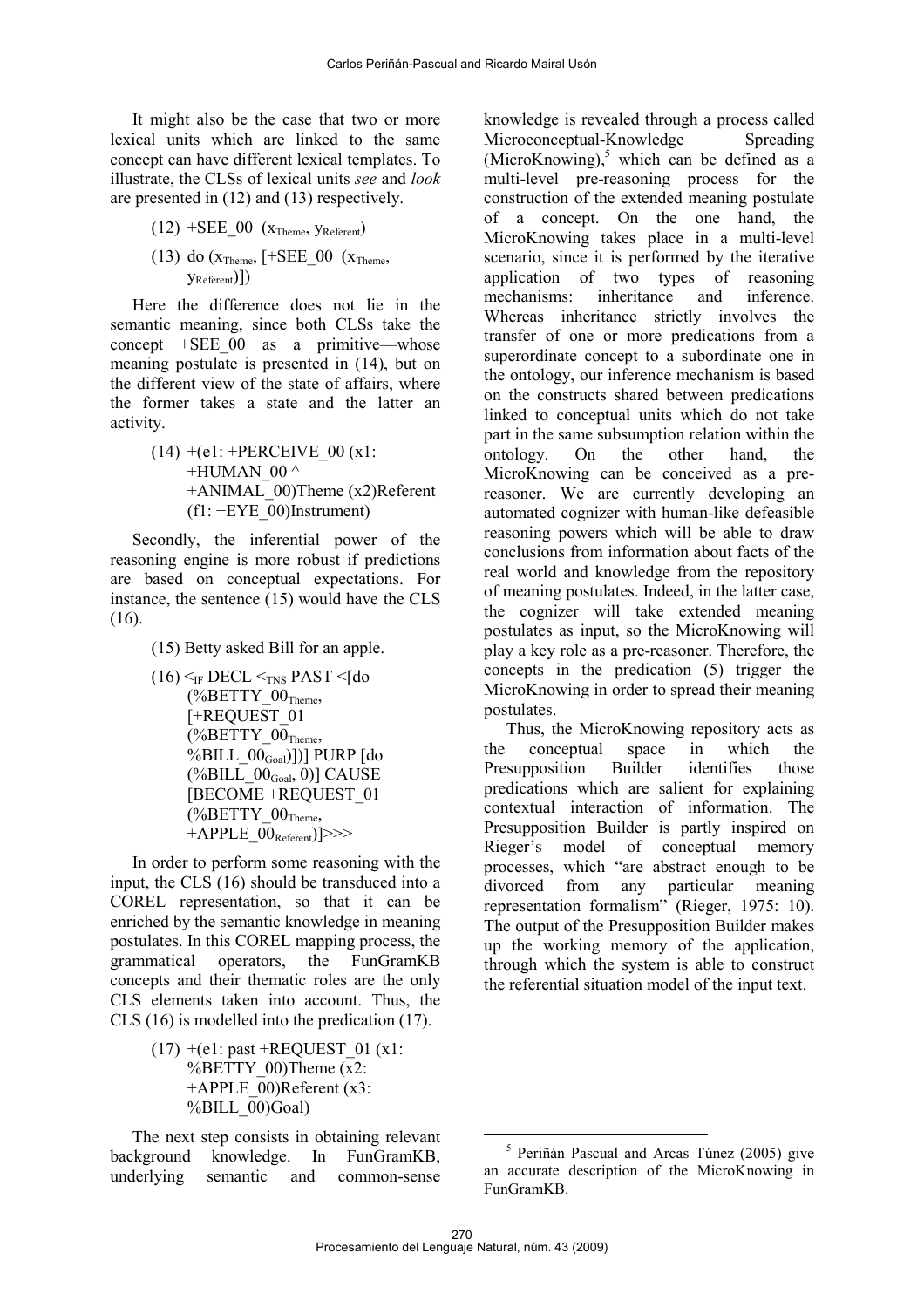

Figure 1: Building presuppositions from extended meaning postulates

In the case of (5), for example, the FunGramKB reasoner can infer, among many other presuppositions, that "Betty thought that Bill had an apple" and that "she probably ate it because she was hungry", 6 as shown in Figure 1. Although this figure presents presuppositions obtained from meaning postulates, practical reasoning for real applications cannot be grounded just on semantic knowledge, but it requires comprehensive background knowledge, also including world knowledge, situational knowledge etc (Bos, 2005).

Therefore, automated reasoning for deep comprehension is performed by means of two computationally-implemented modules: the MicroKnowing (i.e. lower-level comprehension) and the Presupposition Builder (i.e. higher-level comprehension). However, this model of natural language understanding is feasible providing that two types of crosslingual representations are interrelated:

 $\overline{a}$ 

- The CLS, which is able to account for a wide range of linguistic phenomena within the RRG framework (e.g. passivization), serves as the pivot language between the input text and the COREL representation.
- The COREL representation, which provides the background knowledge from the FunGramKB conceptual modules (i.e. ontology, cognicon and onomasticon), serves as the pivot language between the CLS and the automated reasoner.

Finally, it should not be forgotten that CLSs will serve as input for the rest of the three remaining layers of the LCM:

- *Level 2* or *implicational module,* which accounts for aspects of linguistic communication that have traditionally been handled in connection with implicature theory.
- *Level 3* or *illocutionary module,* dealing with traditional illocutionary force.

<sup>&</sup>lt;sup>6</sup> The strength of the presupposition is determined by a weight assigned on the basis of the spreading level in which the presupposition occurs.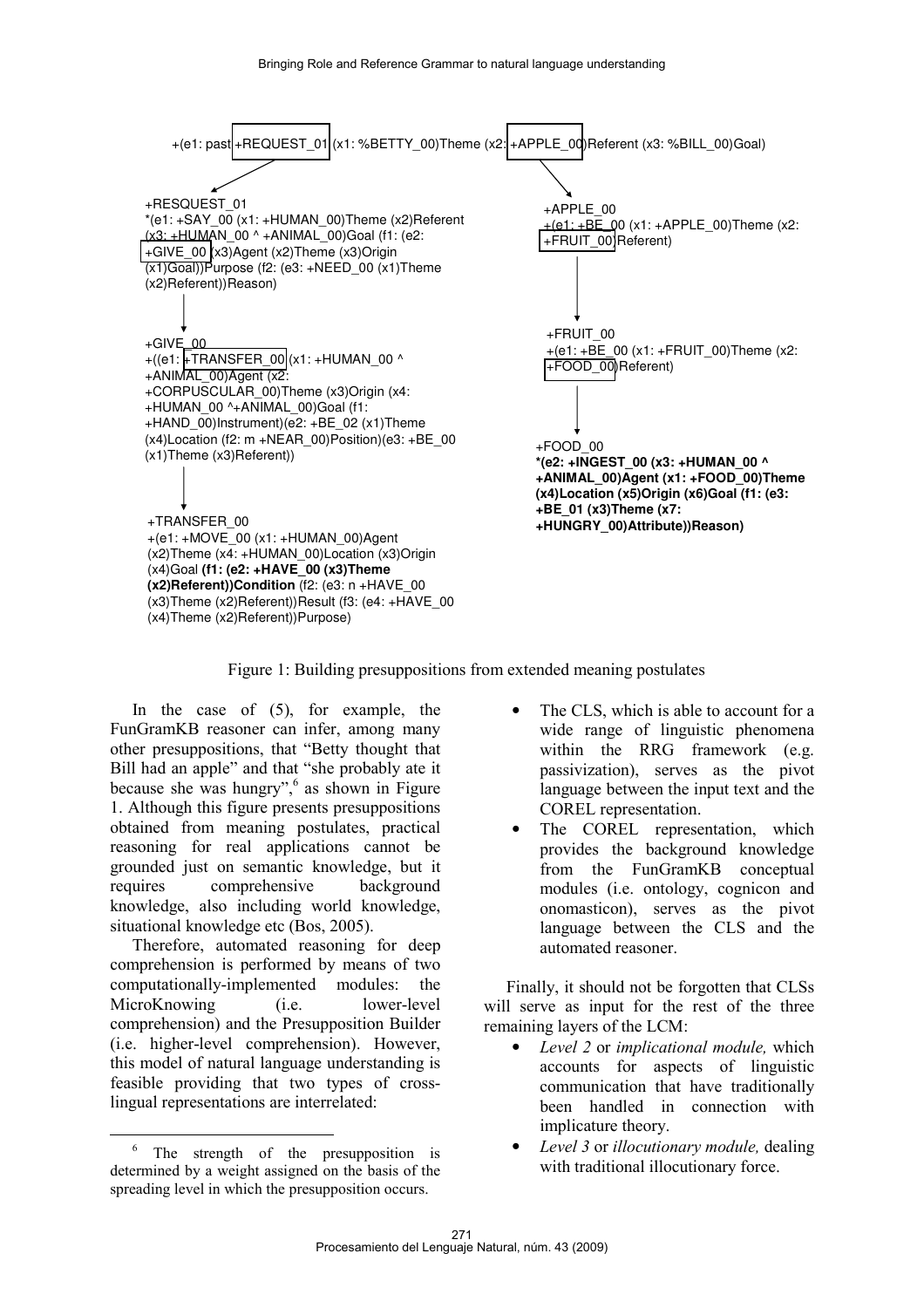• *Level 4* or *discourse module,* which addresses the discourse aspects of the LCM, with particular emphasis on cohesion and coherence phenomena.

Each level is either subsumed into a higherlevel constructional configuration or acts as a cue for the activation of the relevant conceptual structure that yields an implicit meaning derivation (cf. Mairal and Ruiz de Mendoza, 2009).

#### 5 Conclusions

We have demonstrated that RRG can be semantically enriched by means of the CLSs, which construct a bridge between the more abstract conceptual level as represented in the FunGramKB ontology and the particular idiosyncrasies as coded in a given linguistic expression.

This approach is intended to be implemented in an ongoing project on the research field of cross-lingual question-answering systems. Here the CLS would become the pivot language of the application, where both the query and the document collection could be transduced into this interlingua. Moreover, the MicroKnowing and the Presupposition Builder would assist in the query analysis and the answer extraction processes. By fully integrating the semantic transducer, the reasoner and the knowledge base, the overall performance of this type of question-answering system is expected to be improved.

## 6 Acknowledgement

Financial support for this research has been provided by the DGI, Spanish Ministry of Education and Science, grant FFI2008-05035- C02-01/FILO. The research has been cofinanced through FEDER funds.

## References

- Allen, J.F. 1983. Maintaining knowledge about temporal intervals. *Communications of the ACM,* 26 (11): 832-843.
- Allen, J.F. and G. Ferguson. 1994. Actions and events in interval temporal logic. *Journal of Logic and Computation,* 4 (5): 531-579.
- Bos, J. 2005. Towards wide-coverage semantic interpretation. In *Proceedings of the Sixth*

*International Workshop on Computational Semantics IWCS-6,* Tilburg. 42-53.

- Halvorsen, P. 1988. Computer applications of linguistic theory. In F. Newmeyer, ed. *Linguistics: The Cambridge Survey. II Linguistic Theory: Extensions and Implications*. Cambridge University Press, Cambridge, 198-219.
- Mairal Usón, R. and F. Ruiz de Mendoza. 2009. Levels of description and explanation in meaning construction. In C.S. Butler and J. Martín Arista, eds. *Deconstructing Constructions*. John Benjamins, Amsterdam-Philadelphia.
- Periñán-Pascual, C. and F. Arcas-Túnez. 2004. Meaning postulates in a lexico-conceptual knowledge base. In *Proceedings of the 15th International Workshop on Databases and Expert Systems Applications*. IEEE, Los Alamitos (California), 38-42.
- Periñán-Pascual, C. and F. Arcas-Túnez. 2005. Microconceptual-Knowledge Spreading in FunGramKB. In *Proceedings on the 9th IASTED International Conference on Artificial Intelligence and Soft Computing.* ACTA Press, Anaheim-Calgary-Zurich, 239-244.
- Periñán-Pascual, C. and F. Arcas-Túnez. 2007. Cognitive modules of an NLP knowledge base for language understanding. *Procesamiento del Lenguaje Natural*, 39: 197-204.
- Raskin, V. 1987. Linguistics and natural language processing. In S. Nirenburg, ed. *Machine Translation: Theoretical and Methodological Issues*. Cambridge University Press, Cambridge, 42-58.
- Rieger, C. 1975. Understanding by conceptual inference. *American Journal of Computational Linguistics,* 13.
- Ruiz de Mendoza Ibáñez, F. and R. Mairal. 2008. Levels of description and constraining factors in meaning construction: an introduction to the Lexical Constructional Model. *Folia Linguistica,* 42 (2): 355–400.
- Van Valin, R.D. Jr. 2005. *Exploring the Syntax-Semantics Interface*. Cambridge University Press, Cambridge.